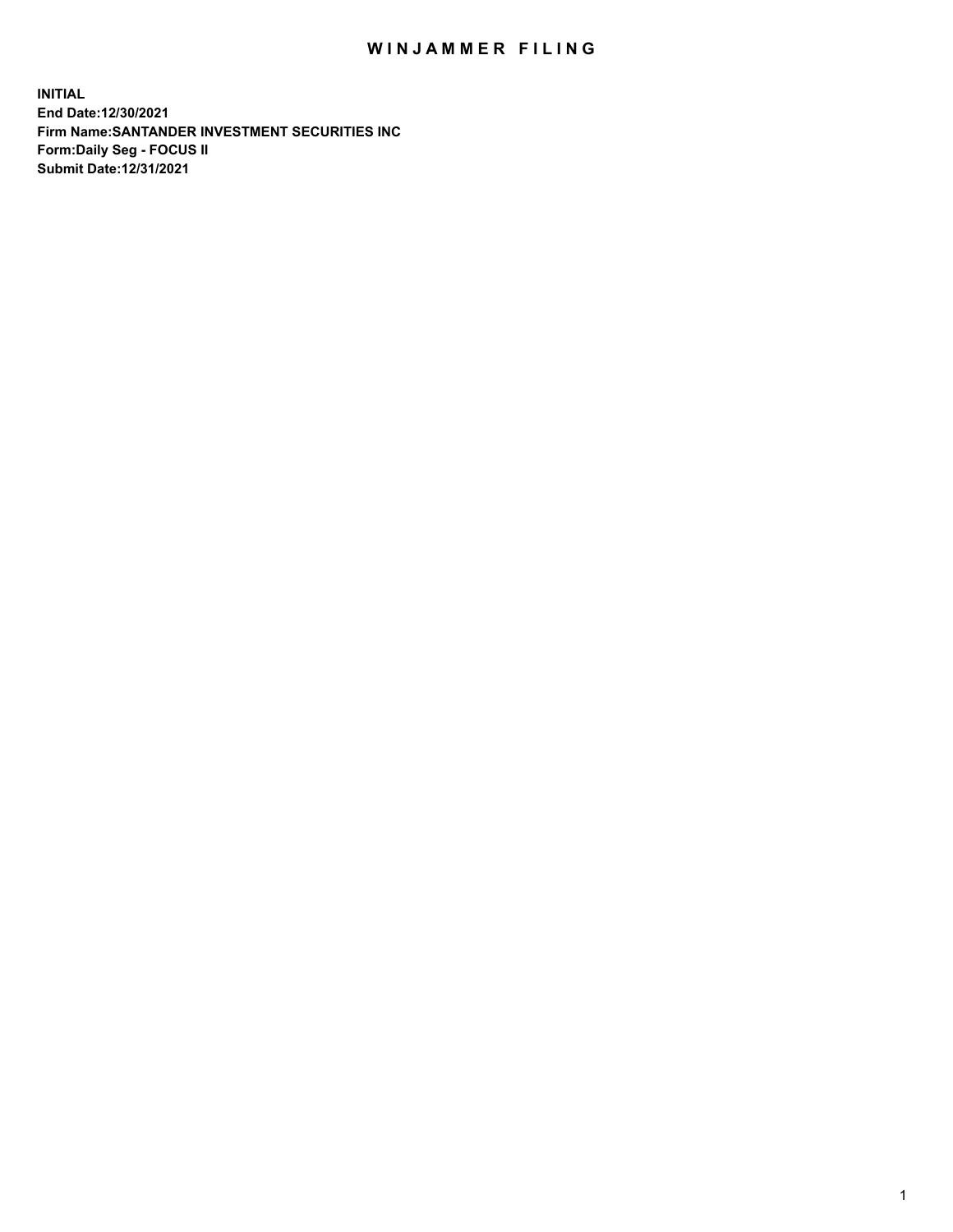**INITIAL End Date:12/30/2021 Firm Name:SANTANDER INVESTMENT SECURITIES INC Form:Daily Seg - FOCUS II Submit Date:12/31/2021 Daily Segregation - Cover Page**

Name of Company **SANTANDER INVESTMENT SECURITIES INC** Contact Name **Richard Ro** Contact Phone Number **(212) 350-3662** Contact Email Address **richard.ro@santander.us** FCM's Customer Segregated Funds Residual Interest Target (choose one): a. Minimum dollar amount: ; or **70,000,000** b. Minimum percentage of customer segregated funds required:% ; or **0** c. Dollar amount range between:and; or **0 0** d. Percentage range of customer segregated funds required between:% and%. **0 0** FCM's Customer Secured Amount Funds Residual Interest Target (choose one): a. Minimum dollar amount: ; or **0** b. Minimum percentage of customer secured funds required:% ; or **0** c. Dollar amount range between:and; or **0 0** d. Percentage range of customer secured funds required between:% and%. **0 0** FCM's Cleared Swaps Customer Collateral Residual Interest Target (choose one): a. Minimum dollar amount: ; or **0** b. Minimum percentage of cleared swaps customer collateral required:% ; or **0** c. Dollar amount range between:and; or **0 0** d. Percentage range of cleared swaps customer collateral required between:% and%. **0 0**

Attach supporting documents CH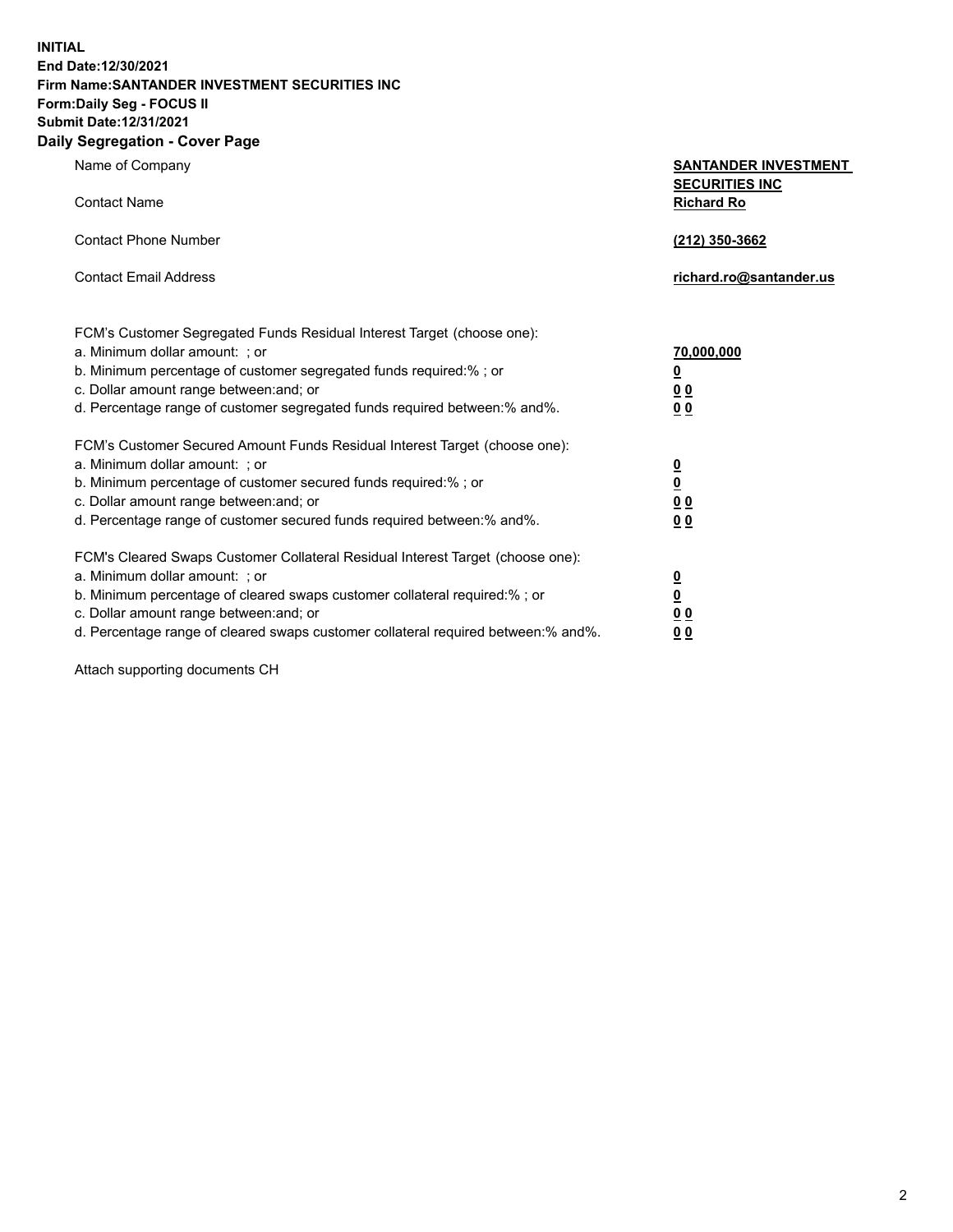## **INITIAL End Date:12/30/2021 Firm Name:SANTANDER INVESTMENT SECURITIES INC Form:Daily Seg - FOCUS II Submit Date:12/31/2021 Daily Segregation - Secured Amounts**

|     | Foreign Futures and Foreign Options Secured Amounts                                         |                   |
|-----|---------------------------------------------------------------------------------------------|-------------------|
|     | Amount required to be set aside pursuant to law, rule or regulation of a foreign            | $0$ [7305]        |
|     | government or a rule of a self-regulatory organization authorized thereunder                |                   |
| 1.  | Net ledger balance - Foreign Futures and Foreign Option Trading - All Customers             |                   |
|     | A. Cash                                                                                     | $0$ [7315]        |
|     | B. Securities (at market)                                                                   | $0$ [7317]        |
| 2.  | Net unrealized profit (loss) in open futures contracts traded on a foreign board of trade   | $0$ [7325]        |
| 3.  | Exchange traded options                                                                     |                   |
|     | a. Market value of open option contracts purchased on a foreign board of trade              | $0$ [7335]        |
|     | b. Market value of open contracts granted (sold) on a foreign board of trade                | $0$ [7337]        |
| 4.  | Net equity (deficit) (add lines 1. 2. and 3.)                                               | $0$ [7345]        |
| 5.  | Account liquidating to a deficit and account with a debit balances - gross amount           | $0$ [7351]        |
|     | Less: amount offset by customer owned securities                                            | 0 [7352] 0 [7354] |
| 6.  | Amount required to be set aside as the secured amount - Net Liquidating Equity              | $0$ [7355]        |
|     | Method (add lines 4 and 5)                                                                  |                   |
| 7.  | Greater of amount required to be set aside pursuant to foreign jurisdiction (above) or line | $0$ [7360]        |
|     | 6.                                                                                          |                   |
|     | FUNDS DEPOSITED IN SEPARATE REGULATION 30.7 ACCOUNTS                                        |                   |
| 1.  | Cash in banks                                                                               |                   |
|     | A. Banks located in the United States                                                       | $0$ [7500]        |
|     | B. Other banks qualified under Regulation 30.7                                              | 0 [7520] 0 [7530] |
| 2.  | <b>Securities</b>                                                                           |                   |
|     | A. In safekeeping with banks located in the United States                                   | $0$ [7540]        |
|     | B. In safekeeping with other banks qualified under Regulation 30.7                          | 0 [7560] 0 [7570] |
| 3.  | Equities with registered futures commission merchants                                       |                   |
|     | A. Cash                                                                                     | $0$ [7580]        |
|     | <b>B.</b> Securities                                                                        | <u>0</u> [7590]   |
|     | C. Unrealized gain (loss) on open futures contracts                                         | 0 [7600]          |
|     | D. Value of long option contracts                                                           | $0$ [7610]        |
|     | E. Value of short option contracts                                                          | 0 [7615] 0 [7620] |
| 4.  | Amounts held by clearing organizations of foreign boards of trade                           |                   |
|     | A. Cash                                                                                     | $0$ [7640]        |
|     | <b>B.</b> Securities                                                                        | <u>0</u> [7650]   |
|     | C. Amount due to (from) clearing organization - daily variation                             | $0$ [7660]        |
|     | D. Value of long option contracts                                                           | $0$ [7670]        |
|     | E. Value of short option contracts                                                          | 0 [7675] 0 [7680] |
| 5.  | Amounts held by members of foreign boards of trade                                          |                   |
|     | A. Cash                                                                                     | $0$ [7700]        |
|     | <b>B.</b> Securities                                                                        | $0$ [7710]        |
|     | C. Unrealized gain (loss) on open futures contracts                                         | $0$ [7720]        |
|     | D. Value of long option contracts                                                           | $0$ [7730]        |
|     | E. Value of short option contracts                                                          | 0 [7735] 0 [7740] |
| 6.  | Amounts with other depositories designated by a foreign board of trade                      | $0$ [7760]        |
| 7.  | Segregated funds on hand                                                                    | $0$ [7765]        |
| 8.  | Total funds in separate section 30.7 accounts                                               | $0$ [7770]        |
| 9.  | Excess (deficiency) Set Aside for Secured Amount (subtract line 7 Secured Statement         | $0$ [7380]        |
|     | Page 1 from Line 8)                                                                         |                   |
| 10. | Management Target Amount for Excess funds in separate section 30.7 accounts                 | $0$ [7780]        |
| 11. | Excess (deficiency) funds in separate 30.7 accounts over (under) Management Target          | $0$ [7785]        |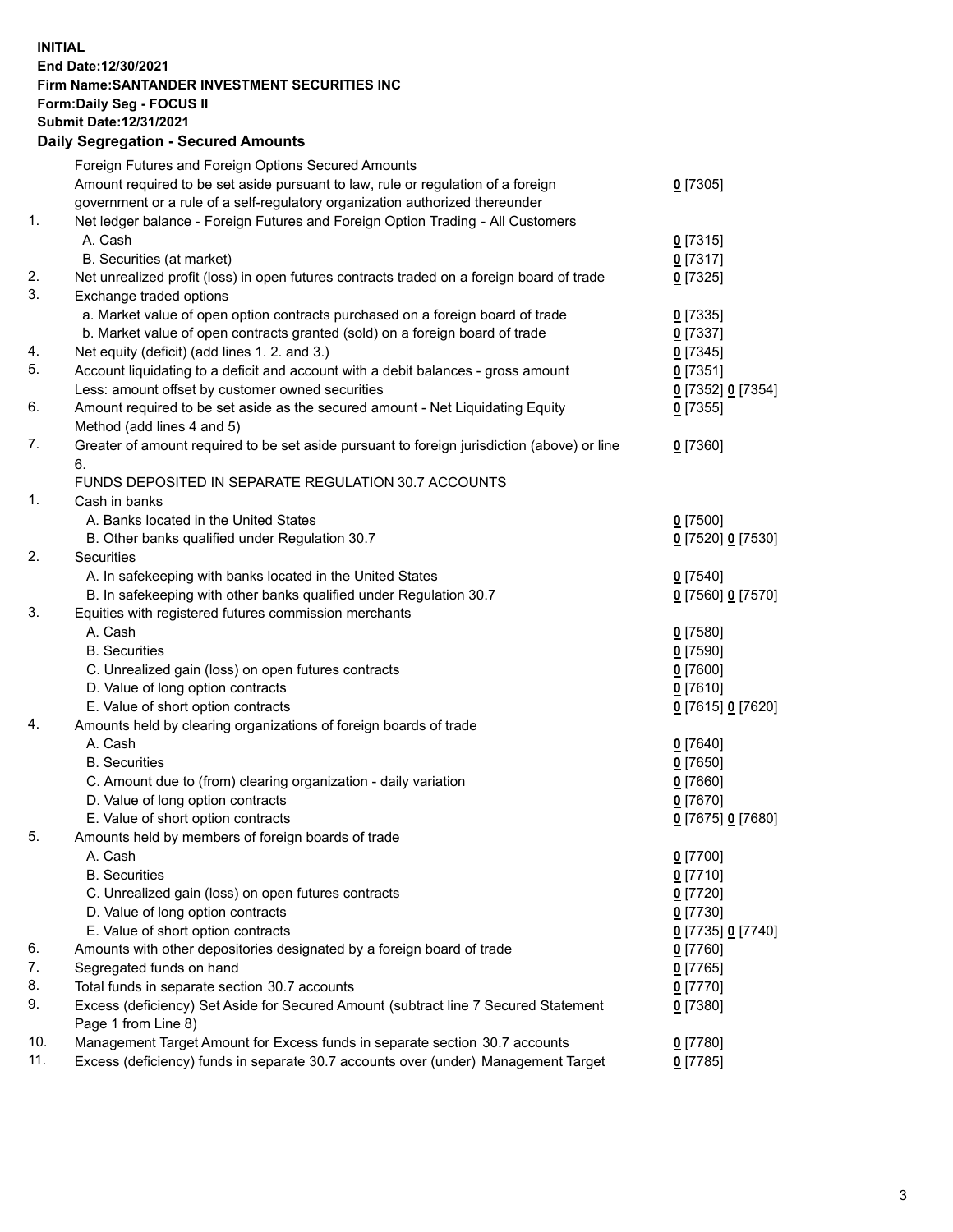| <b>INITIAL</b> |                                                                                     |                      |  |  |  |
|----------------|-------------------------------------------------------------------------------------|----------------------|--|--|--|
|                | End Date:12/30/2021                                                                 |                      |  |  |  |
|                | Firm Name: SANTANDER INVESTMENT SECURITIES INC                                      |                      |  |  |  |
|                | Form: Daily Seg - FOCUS II                                                          |                      |  |  |  |
|                | Submit Date: 12/31/2021                                                             |                      |  |  |  |
|                | Daily Segregation - Segregation Statement                                           |                      |  |  |  |
|                |                                                                                     |                      |  |  |  |
|                | SEGREGATION REQUIREMENTS(Section 4d(2) of the CEAct)                                |                      |  |  |  |
| 1.             | Net ledger balance                                                                  |                      |  |  |  |
|                | A. Cash                                                                             | 2,006,703,151 [7010] |  |  |  |
|                | B. Securities (at market)                                                           | $0$ [7020]           |  |  |  |
| 2.             | Net unrealized profit (loss) in open futures contracts traded on a contract market  | 196,354,069 [7030]   |  |  |  |
| 3.             | Exchange traded options                                                             |                      |  |  |  |
|                | A. Add market value of open option contracts purchased on a contract market         | 64,331,666 [7032]    |  |  |  |
|                | B. Deduct market value of open option contracts granted (sold) on a contract market | $-31,698,385$ [7033] |  |  |  |
| 4.             | Net equity (deficit) (add lines 1, 2 and 3)                                         | 2,235,690,501 [7040] |  |  |  |
| 5.             | Accounts liquidating to a deficit and accounts with                                 |                      |  |  |  |
|                | debit balances - gross amount                                                       | $0$ [7045]           |  |  |  |
|                | Less: amount offset by customer securities                                          | 0 [7047] 0 [7050]    |  |  |  |
| 6.             | Amount required to be segregated (add lines 4 and 5)                                | 2,235,690,501 [7060] |  |  |  |
|                | FUNDS IN SEGREGATED ACCOUNTS                                                        |                      |  |  |  |
| 7.             | Deposited in segregated funds bank accounts                                         |                      |  |  |  |
|                | A. Cash                                                                             | 293,049,251 [7070]   |  |  |  |
|                | B. Securities representing investments of customers' funds (at market)              | $0$ [7080]           |  |  |  |
|                | C. Securities held for particular customers or option customers in lieu of cash (at | $0$ [7090]           |  |  |  |
|                | market)                                                                             |                      |  |  |  |
| 8.             | Margins on deposit with derivatives clearing organizations of contract markets      |                      |  |  |  |
|                | A. Cash                                                                             | 2,027,679,900 [7100] |  |  |  |
|                | B. Securities representing investments of customers' funds (at market)              | $0$ [7110]           |  |  |  |
|                | C. Securities held for particular customers or option customers in lieu of cash (at | $0$ [7120]           |  |  |  |
|                | market)                                                                             |                      |  |  |  |
| 9.             | Net settlement from (to) derivatives clearing organizations of contract markets     | -45,476,430 [7130]   |  |  |  |
| 10.            | Exchange traded options                                                             |                      |  |  |  |
|                | A. Value of open long option contracts                                              | 64,331,666 [7132]    |  |  |  |
|                | B. Value of open short option contracts                                             | -31,698,385 [7133]   |  |  |  |
| 11.            | Net equities with other FCMs                                                        |                      |  |  |  |
|                | A. Net liquidating equity                                                           | $0$ [7140]           |  |  |  |
|                | B. Securities representing investments of customers' funds (at market)              | $0$ [7160]           |  |  |  |
|                | C. Securities held for particular customers or option customers in lieu of cash (at | $0$ [7170]           |  |  |  |
|                | market)                                                                             |                      |  |  |  |
| 12.            | Segregated funds on hand                                                            | $0$ [7150]           |  |  |  |
| 13.            | Total amount in segregation (add lines 7 through 12)                                | 2,307,886,002 [7180] |  |  |  |
| 14.            | Excess (deficiency) funds in segregation (subtract line 6 from line 13)             | 72,195,501 [7190]    |  |  |  |
| 15.            | Management Target Amount for Excess funds in segregation                            | 70,000,000 [7194]    |  |  |  |
| 16.            | Excess (deficiency) funds in segregation over (under) Management Target Amount      | 2,195,501 [7198]     |  |  |  |
|                | <b>Excess</b>                                                                       |                      |  |  |  |